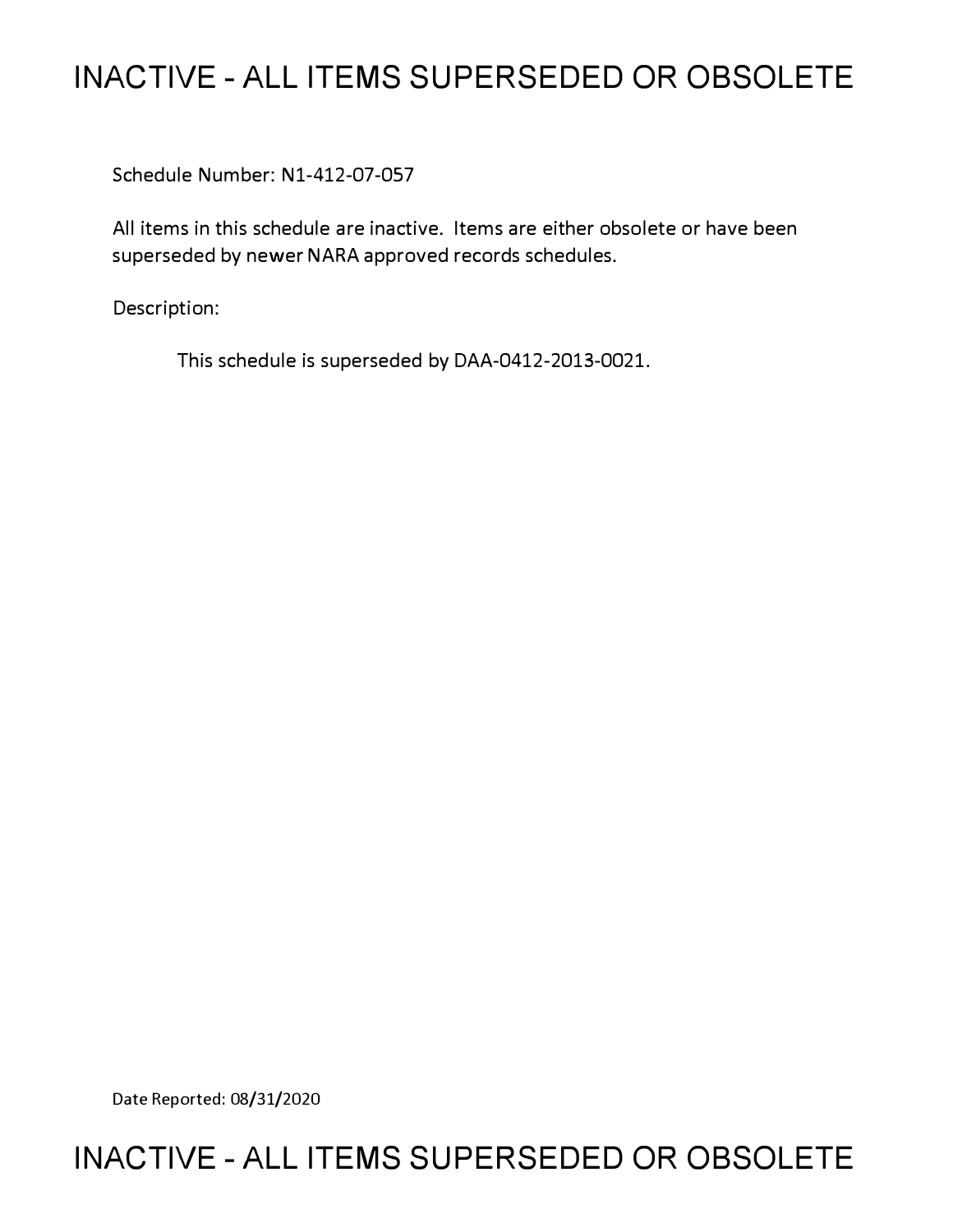|                                                                                | <b>REQUEST FOR RECORDS DISPOSITION AUTHORITY</b>                                                                          |                     | <b>JOB NUMBER</b>                                                                                          | $N1 - 412 - 07 - 57$                                                                      |                 |  |
|--------------------------------------------------------------------------------|---------------------------------------------------------------------------------------------------------------------------|---------------------|------------------------------------------------------------------------------------------------------------|-------------------------------------------------------------------------------------------|-----------------|--|
| To: NATIONAL ARCHIVES and RECORDS ADMINISTRATION (NIR)<br>WASHINGTON, DC 20408 |                                                                                                                           |                     |                                                                                                            | 6/25/07<br><b>DATE RECEIVED</b>                                                           |                 |  |
| 1. FROM (Agency or establishment)                                              |                                                                                                                           |                     | NOTIFICATION TO AGENCY                                                                                     |                                                                                           |                 |  |
| U.S. Environmental Protection Agency                                           |                                                                                                                           |                     |                                                                                                            |                                                                                           |                 |  |
|                                                                                | 2. MAJOR SUBDIVISION                                                                                                      |                     |                                                                                                            |                                                                                           |                 |  |
| Science Coordination and Policy                                                |                                                                                                                           |                     | In accordance with the provisions of 44 U.S.C.<br>disposition<br>$3303a$ ,<br>the<br>request,<br>including |                                                                                           |                 |  |
| 3. MINOR SUBDIVISION                                                           |                                                                                                                           |                     | be                                                                                                         | amendments, is approved except for items that may<br>marked Adisposition not approved≅ or |                 |  |
|                                                                                | Headquarters                                                                                                              |                     |                                                                                                            | Awithdrawn≅ in column 10.                                                                 |                 |  |
|                                                                                | 4. NAME OF PERSON WITH WHOM TO CONFER                                                                                     | 5. TELEPHONE        | <b>DATE</b>                                                                                                | ARCHIVIST OF THE UNITED STATES<br>$s$ of $\mathcal{L}$<br>$4$ lands rust                  |                 |  |
|                                                                                | John B. Ellis                                                                                                             | 202-566-1643        |                                                                                                            |                                                                                           |                 |  |
| <b>DATE</b>                                                                    | GAO manual for Guidance of Federal Agencies,<br>is not required;<br>is attached; or<br>SIGNATURE OF AGENCY REPRESENTATIVE | has been requested. | <b>TITLE</b>                                                                                               |                                                                                           |                 |  |
|                                                                                |                                                                                                                           |                     |                                                                                                            |                                                                                           |                 |  |
|                                                                                | 15/07<br>John B. Ellis<br>8. DESCRIPTION OF ITEM AND PROPOSED DISPOSITION                                                 |                     | <b>Agency Records Officer</b><br>9. GRS OR SUPERSEDED<br><b>10. ACTION TAKEN</b>                           |                                                                                           |                 |  |
| No.                                                                            | 7. Item                                                                                                                   |                     |                                                                                                            |                                                                                           |                 |  |
|                                                                                |                                                                                                                           |                     |                                                                                                            | <b>JOB CITATION</b>                                                                       | (NARA USE ONLY) |  |
|                                                                                | EPA 739 OPPTS Scientific Project Files                                                                                    |                     |                                                                                                            |                                                                                           |                 |  |
| 115-109                                                                        | LC 0/23/08 Copies sent to agency, Divme, Divinius, DR, NWCT-2P, NWCT-2R<br>PREVIOUS EDITION NOT USABLE                    |                     |                                                                                                            | STANDARD FORM SF 115 (REV. 3-91)                                                          |                 |  |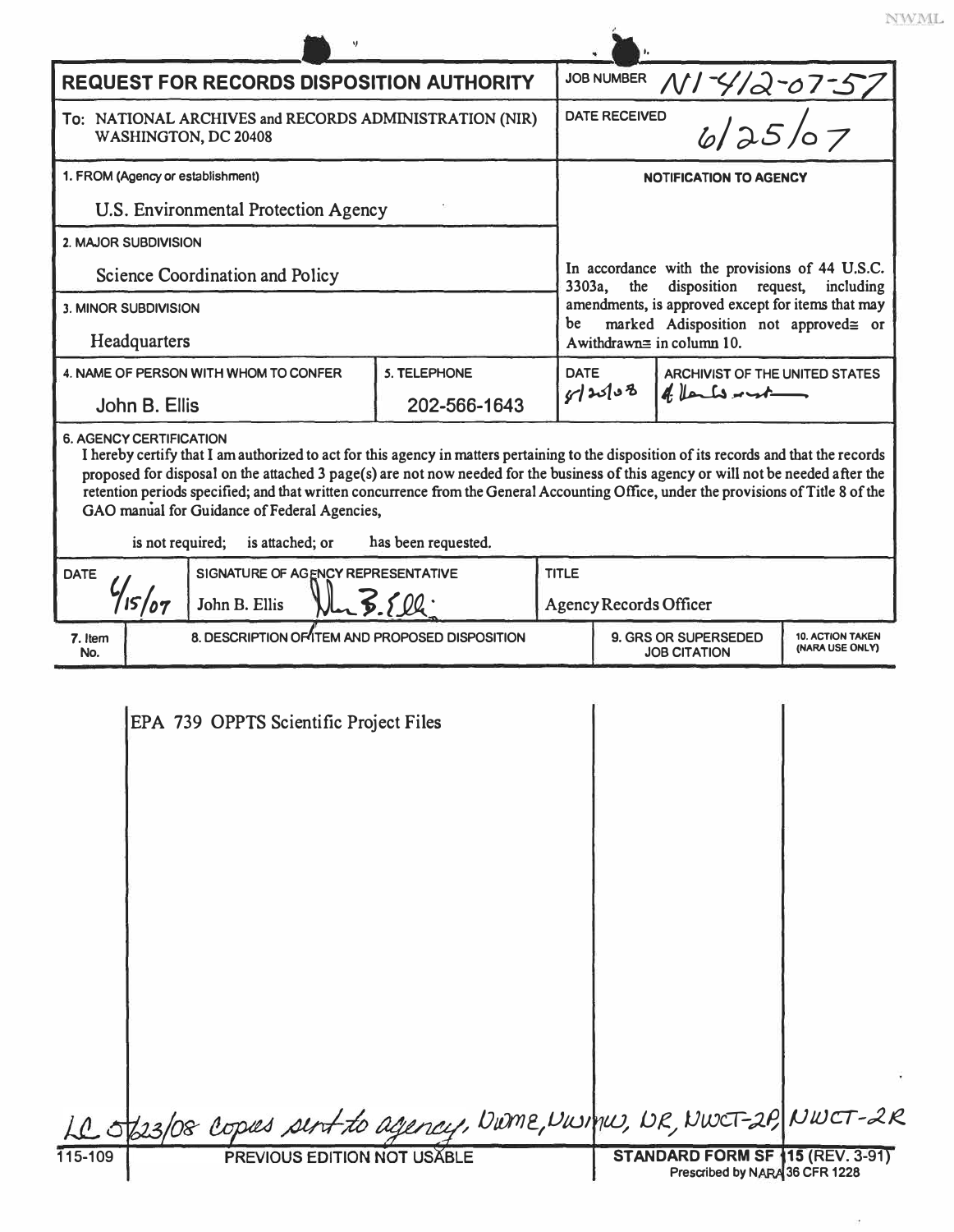**EPA Records Schedule 739 - OPPTS Scientific Project Files** Page 1 of 3



**This schedule is in development. It may not be used to retire or destroy records. If you have any questions, please contact the Records Help Desk.** 

# **EPA Records Schedule 739**

**Status: Development, 02/08/2007** 

**Title: OPPTS Scientific Project Files** 

**Program: Science Coordination and Policy** 

**Applicability: Headquarters** 

**Function: 108-025-06 - Manage Environmental Risk from Substances** 

## **NARA Disposal Authority:**

**This schedule authorizes the disposition of the record copy in any media (media neutral). Records designated for permanent retention must be transferred to the National Archives in accordance with NARA standards at the time of transfer.** 

**• Pending** 

## **Description:**

**Includes scientific project files for studies that provide demonstration or proof of concept such as**  method validation studies (e.g., endocrine disruptors), or coordination of scientific issues (e.g., **biotechnology) for the Office of Prevention, Pesticides, and Toxic Substances (OPPTS). It includes projects involving the coordination of emerging science and policy issues related to the characterization of exposure and hazard as well as characterization of health or ecological mechanisms and/or endpoints to improve the understanding of the interaction of environmental compounds, conditions, or processes with human and other life forms. Also includes the development of assays or methods of detecting or estimating the influence of environmental agents on health or ecological endpoints.** 

## **Disposition Instructions:**

#### **Item a: Study formulation and approval**

**Includes the study plan, the selection of the methodology, quality assurance project plans, raw data, laboratory notebooks, any project- or study-related correspondence, or other data collection media, copies of interim reports showing data tabulation results and interpretations, copies of final reports, peer reviews, and quality assurance assessments.** 

- **Disposable**
- **Close inactive records upon completion of project.**
- **Destroy 20 years after file closure.**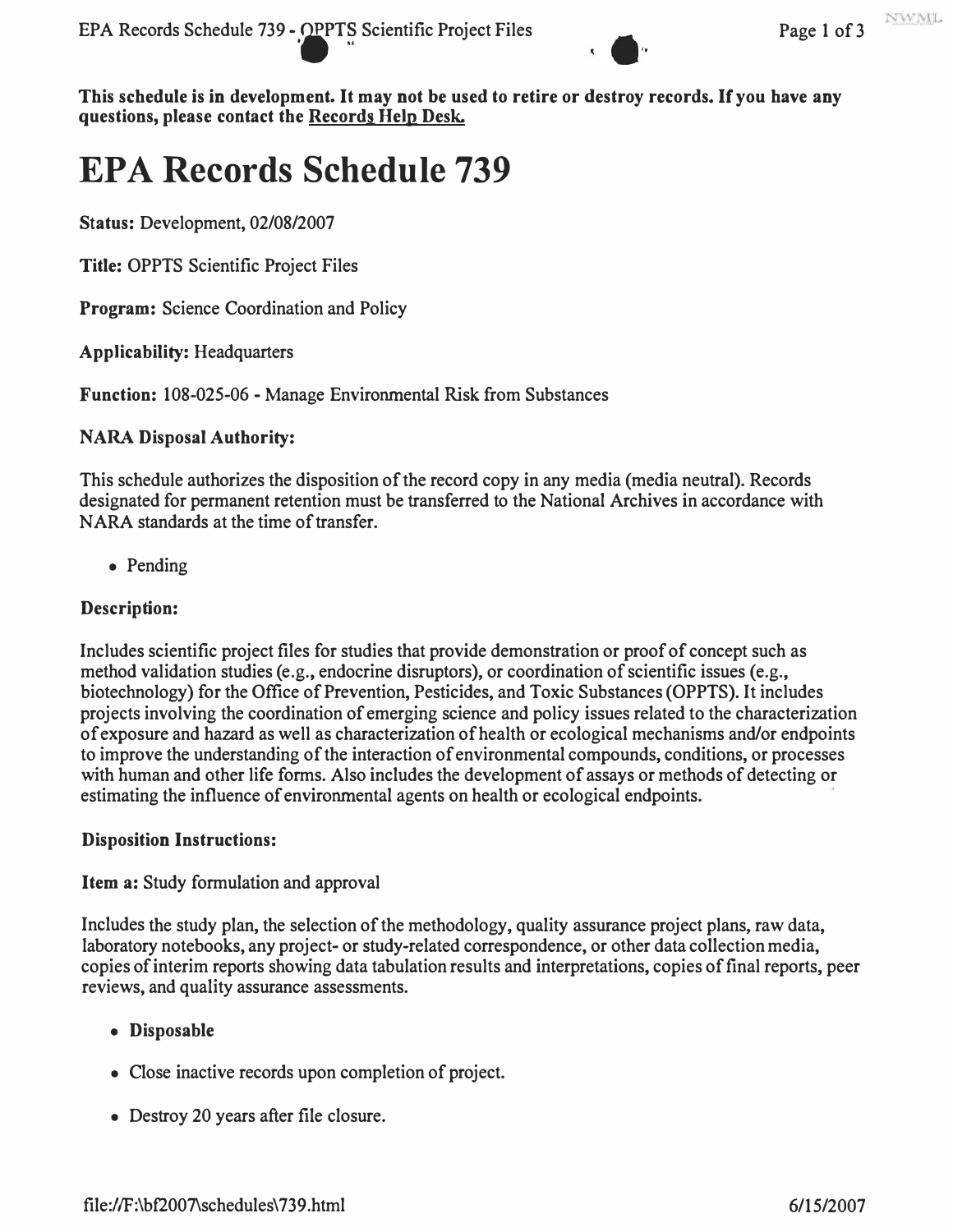**EPA Records Schedule 739 - OPPTS Scientific Project Files** Page 2 of 3



**Item b: Equipment maintenance, calibration, and inspection** 

- **Disposable**
- **Close inactive records upon completion of project.**
- **Destroy** *5* **years after file closure.**

#### **Guidance:**

**Scientific research project files for the Office of Research and Development are covered by EPA 501, 503, and 507.** 

**Tissue samples and specimens, including wet specimens, samples of test, control, or reference substances, and specially prepared material that are relatively fragile and differ markedly in stability and quality during storage, are to be retained only as long as the quality of the preparation affords evaluation. Specimens obtained from mutagenicity tests, specimens of soil, water, and plants, and wet specimens of blood, urine, feces, biological fluids, do not need to be retained after quality assurance verification. In some research studies involving humans, the agreement with the human subjects requires samples to be destroyed immediately after the analysis and quality assurance verification is complete. In that case, the sample is retained as specified in the agreement.** 

**Other tissue samples and specimens not listed above are to be retained in accordance with item b.** 

#### **Reasons for Disposition:**

**This schedule covers project files for scientific research related to demonstration or proof of concept such as method validation studies or other scientific issues for the Office of Prevention, Pesticides, and Toxic Substances, Office of Science Coordination and Policy. The records are similar to those covered by EPA 503, previously approved by NARA as Nl-412-04-7 for the Office of Research and**  Development. The proposed retention is the same as for 503 and meets EPA's business needs.

#### **Custodians:**

**Office of Prevention, Pesticides, and Toxic Substances, Office of Science Coordination and Policy** 

- Contact: Inza Graves
- **Telephone: 202-564-8454**

#### **Related Schedules:**

**EPA 501, EPA 503, EPA 507** 

#### **Previous NARA Disposal Authority:**

**None** 

**Entry: 11/01/2006** 

**EPA Approval: Pending**